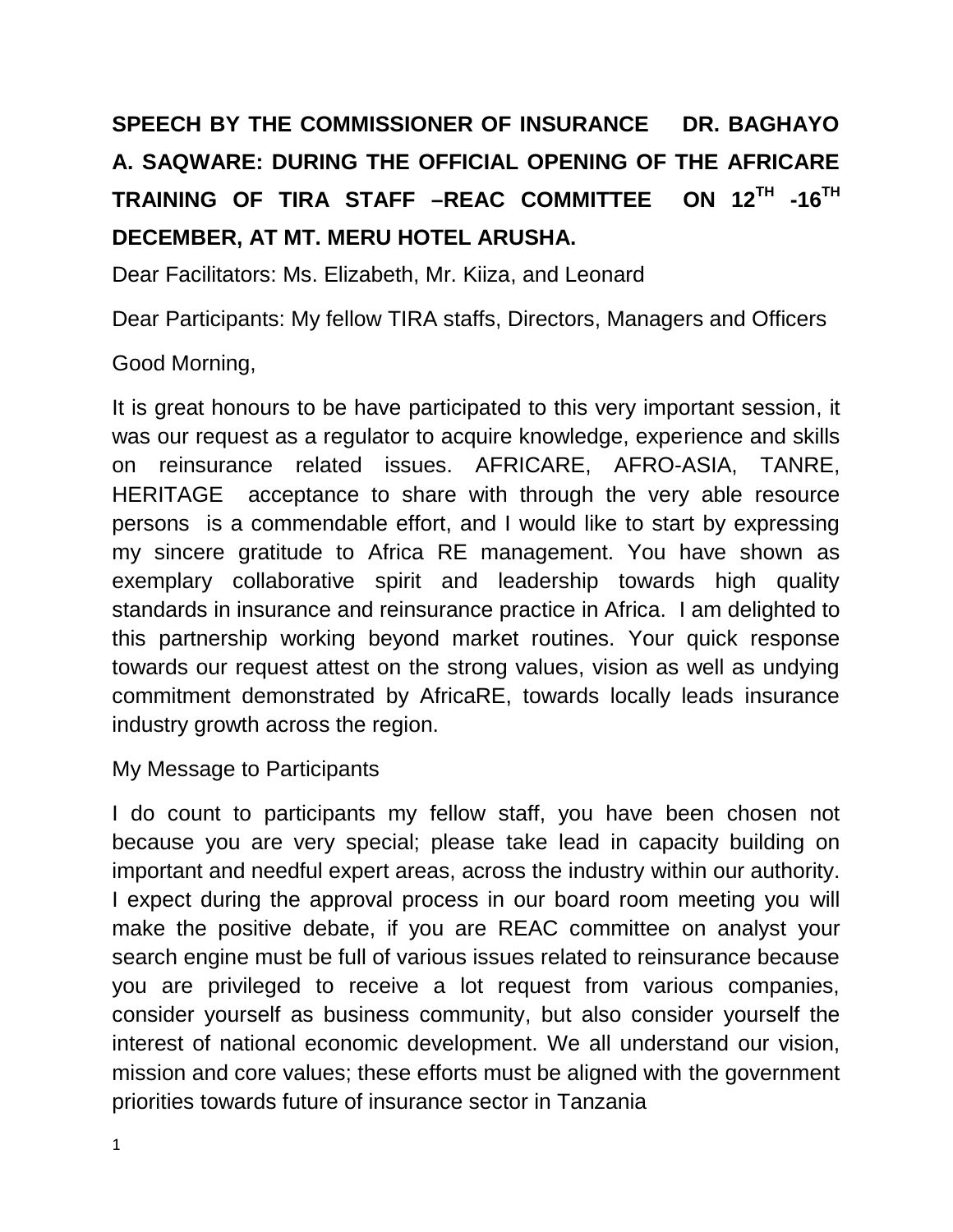- a) Increase insurance underwriting capacity and enhance increase insurance sector contribution to the National income. I urge to all of you let's think together, reason together and increase insurance sector contribution to the national income.
- b) Our second priority is to increase insurance sector contribution towards youth employment;
- c) Our third priority is to expand insurance services by saving the larger uncovered population – by expanding the products and services; e.g. agricultural insurance, micro insurance, takaful insurance etc.
- d) Our fourth priority is to improve insurance business public image and visibility of our industry to the general public. The image is the function of our market conduct, customer care, honoring promises we made during insurance sales and claims payments.

My Message of Facilitators and Sponsors

The Tanzania locally registered insurance companies have long been utilizing the services of AfricaRE particularly on both mandatory cession and non-mandatory cession. The object is to facilitate local retention with aims to avoid externalization of risks i.e. exporting funds in form of premium. Therefore there is need to attract more investors the likes of AFRICA RE to establish companies in Tanzania, this training may provide you the reason to fast tract your establishment in Tanzania.

It is my hope that more joint trainings will be organized, covering other emerging challenges while seeding new opportunities for growth. I urge my fellow staff to make the most out of this two (04) days training and become a catalyst towards growth of insurance coverage in Tanzania.

One cannot emphasize enough extreme relevance, the timing and importance of training, this is a crucially important training for TIRA. It is my directors responsible have taken note and they need to facilitate this kind of